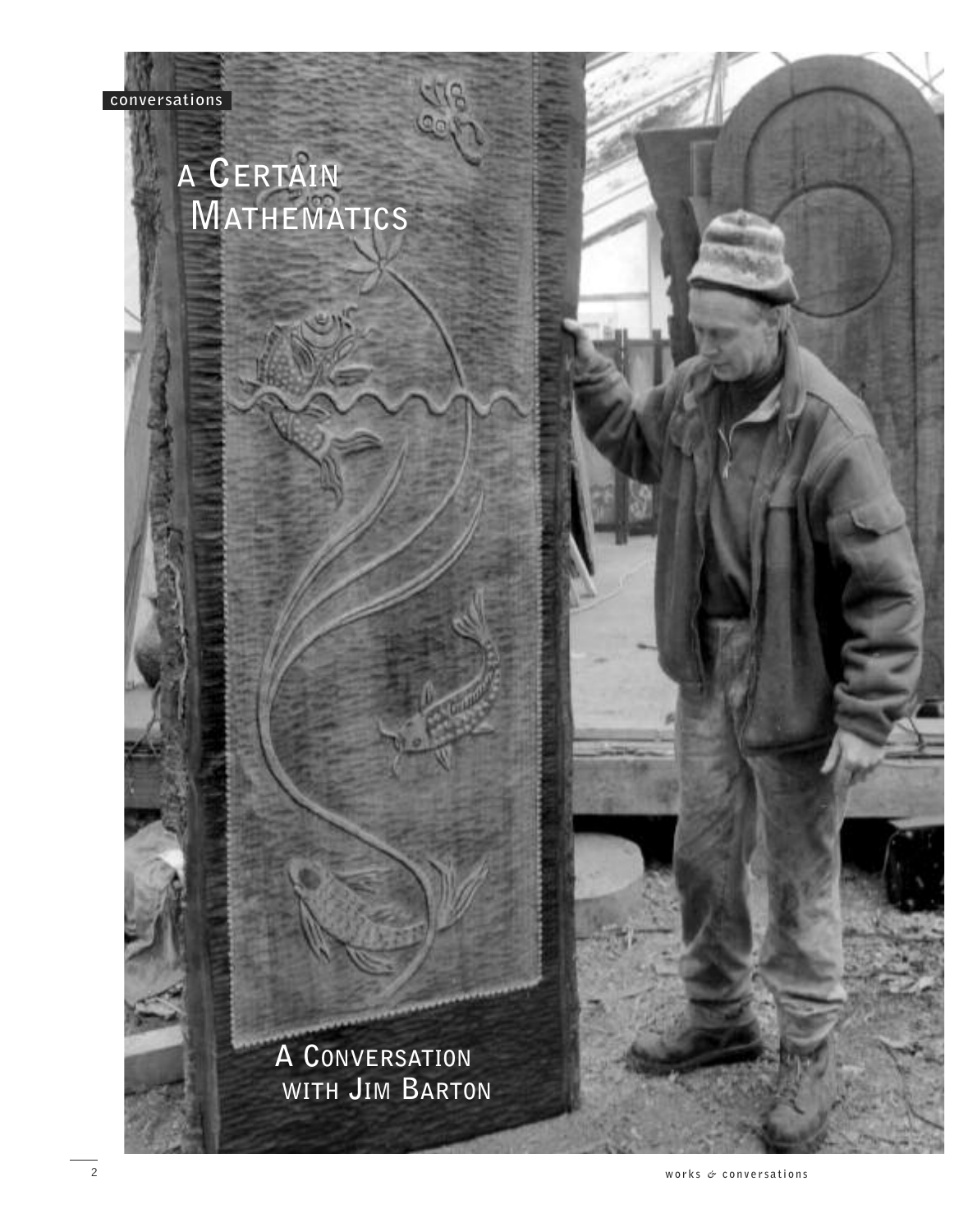"Everywhere I look, I see beauty and unactualized potential in raw forms. If I walk down the beach I see all this potential. I see things: a whale, a seahorse. I see a fish. I see a goddess."

*I turned off the street onto a dirt road and down a sharp embankment to wooded bottomland. Alongside the road I began to see carved statuary: buddhas, cranes and tree trunks encircled with carved salmon heading skyward. I knew I'd arrived at Jim Barton's property. Up ahead I caught sight of a large structure, actually a tent with open sides, Barton's work area. It was filled with carvings in various states of finish: statuary, wood screens, table tops, carved doors, special projects, commissions and miscellaneous other pieces along with massive slabs of redwood that Barton salvages himself with his monster chain saw.*

*To call Barton a chain saw artist would be misleading. He refines his pieces using traditional hand tools, carving and sanding to high level of finish. But he does use a chain saw—much the way Pablo Casals uses a cello. Barton's skill, honed in decades of work as a logger and, later, from years of work as an artist, allows him to slice massive, flawless, inch-thin sections of stock from snags and long-abandoned redwood stumps.*

*I first met Barton seven years ago. The meeting was brief but memorable. He drove me out to a wooded area where he was working "on a little carving project." Stepping out of his pickup we walked through a stand of trees to a large wooden deck. What I saw there made an impression: twenty-five or thirty hand-carved Quan Yins, each three to four feet high. Looking at them, I made a note to self: come back in a year or two to find out more about this Barton fellow.*

*That day had finally come, a wet one, but the rain had eased off. Getting out of my car, I began walking carefully between puddles and muddy spots, heading towards Barton's work area with high anticipation.*

*Before starting the interview, Barton gave me a tour. I*

*didn't recognize it as the same place I'd visited seven years before. It was completely transformed. What about the Quan Yins? I wondered. He'd carved too many of them to count, he figured. Hundreds. He'd moved on; his subject matter had expanded. Finally he led me into a little area where we sat down for the interview. The subject of being an artist came up.*

**Richard Whittaker:** You say you're "a good example of the life of an artist." Would you say more about that?

**Jim Barton:** Everybody has an artist in him, but I think we have different portions and qualities that apply. I'm certainly enough of an artist to know the downside of being an artist. I will create a piece of art while the world is falling down around me. I just had an outhouse built after years of being here. We don't have any indoor plumbing. Now, *I don't care*. I'm out there creating art! But this is a very difficult thing for the world to understand, the mentality of an artist.

For example, I have a hard time just stopping to check the oil in my car. In my mind, I'm creating, even when I'm traveling. So, in a certain way, I'm not in touch with the necessities of the utilitarian world. I'll go without eating. I mean, these are things that normal people don't do.

Now even relationships. If you're an artist, your work is first. So it takes a very special kind of person to be in that relationship. Let's face it, there's going to be some areas where there's going to be some compromises if you're going to have a relationship with an artist.

**RW:** You're speaking from experience.

**JB:** Yes. I have a full-time relationship with a woman, so fear not. We've been together for ten years. Fortunately Lori enjoys the creative process as much as I do. But I'm absolutely honest. She has had to there are some compromises. The upside is that there's a lot of magic in our life.

**RW:** Say something about the magic.

**JB:** Well, to see beauty in a raw shape. It's taken time, but over a period of years I'm beginning to see into raw material. Just raw, elemental mass. This rock. Wood. There's an aspect to this envisioning that's almost torturous sometimes.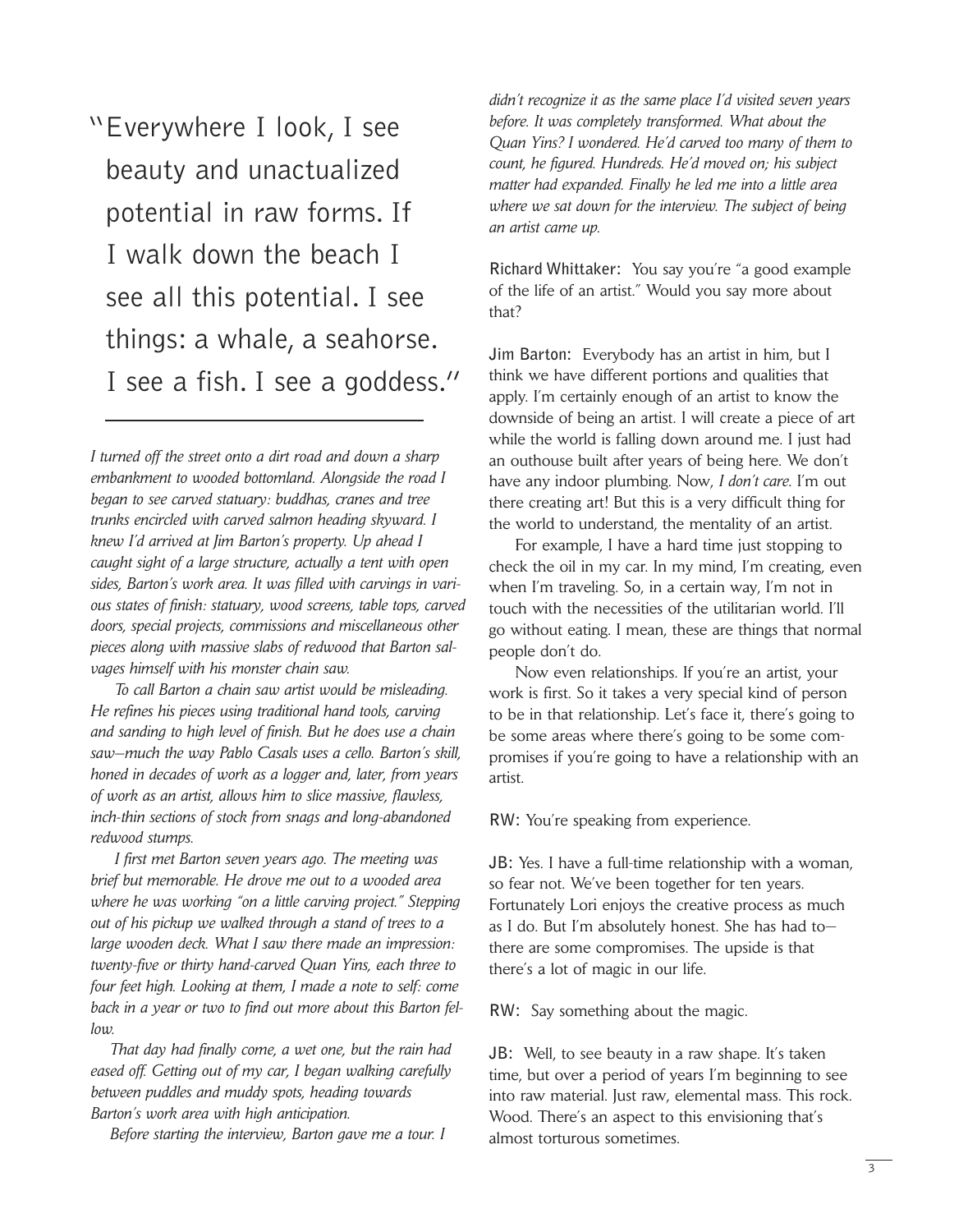**JB:** Everywhere I look, I see beauty and unactualized potential in raw forms. If I walk down the beach I see all this potential. I see things: a whale, a seahorse. I see a fish. I see a goddess. And it's really painful because some part of you wants to bring these things into being. So that's what I mean. That's an aspect of the magic, too.

When I'm taking an impression of raw form, I like to use the word *deity*. Now that's a little tricky. Everything has a lower and a higher. The sense in which I'm using deity, it would be the higher. Things are paired. Our energies are paired. You take anger, for example. If you get into the essence of anger, the Tibetans would say there's lucid clarity. That's the higher aspect of anger. So, as an artist, I use the word deity in that sense.

**RW:** When I first met you, you took me out and showed me all these Quan Yins you were carving. You've been doing Buddhas and now you're doing salmon and fish and cranes and dragons and a lot of things. How did you get located in the subject matter that interests you?

**JB:** There's no way to get around it. It's all about ourselves. The deeper we enter our own strata, the more we're able to see. So this whole endeavor is really a search into myself.

For example, when I first saw you seven or eight years ago, I was doing Buddhas and Quan Yins. I had to have a solid form, a Buddha or a Quan Yin—some *thing* that was deity. At that point, I couldn't *see* deity in a salmon. I couldn't see that a salmon was actually the raw image of abundance. The Buddhists would call it the *Ratna* energy of the five Buddha families. That's abundance. That's the color yellow. South. Earth. It's that elemental abundance, increase.

Now I don't have to have a Buddha or a Quan Yin. I mean, okay, take the crane. What does that represent? All indigenous cultures will have cranes in their imagery. What does it mean, essentially? See, there's something there we feel, but we haven't really formulated it. You take all this imagery that surrounds us, for example even the koi; that's joy. There's a very objective, higher quality that's embodied in that form. There are archetypal forms all around us. So we don't necessarily have to go out and find things that are new.

For me, to come to the point where I can work

"You take all this imagery that surrounds us, for example even the koi; that's joy.There's a very objective, higher quality that's embodied in that form.There are archetypal forms all around us."

with this imagery with some intelligence and clarity, it's about actually clarifying the muddy waters in myself. In the beginning I needed a Quan Yin. I needed that hard form. But now I look and I see deity in a much larger sense.

In the Christian sense, God is everything. To use Christian terminology, everything is God. You just break it down, *everything is God*. Okay, but now, as human beings, we can't just start off there. We're pretty distorted. But, at a certain point, that's the direction, that everything is sacred. If something isn't, we better be checking our minds, our heart. So that's the quality that comes out in really great works. The artist has that knowing. That's its magic. That's what enables him to be a channel and the ordinary becomes extraordinary, so to speak.

Now I've had some teachers who have helped me, who have at least tried to steer me in the right direction. I'm very stubborn. There's no way I'm going to take direct instruction. I'm going to have to do everything backwards and work it out myself. But nonetheless, when I look way back, I see there is a part of me that is listening and taking something in. I've had two root teachers who really have had some understanding.

#### **RW:** Who are they?

**JB:** Mrs. Stavely would be one and then Chagdud Tulku Rinpoche would be another. And then I've had influences at certain key points from some magnificent human beings.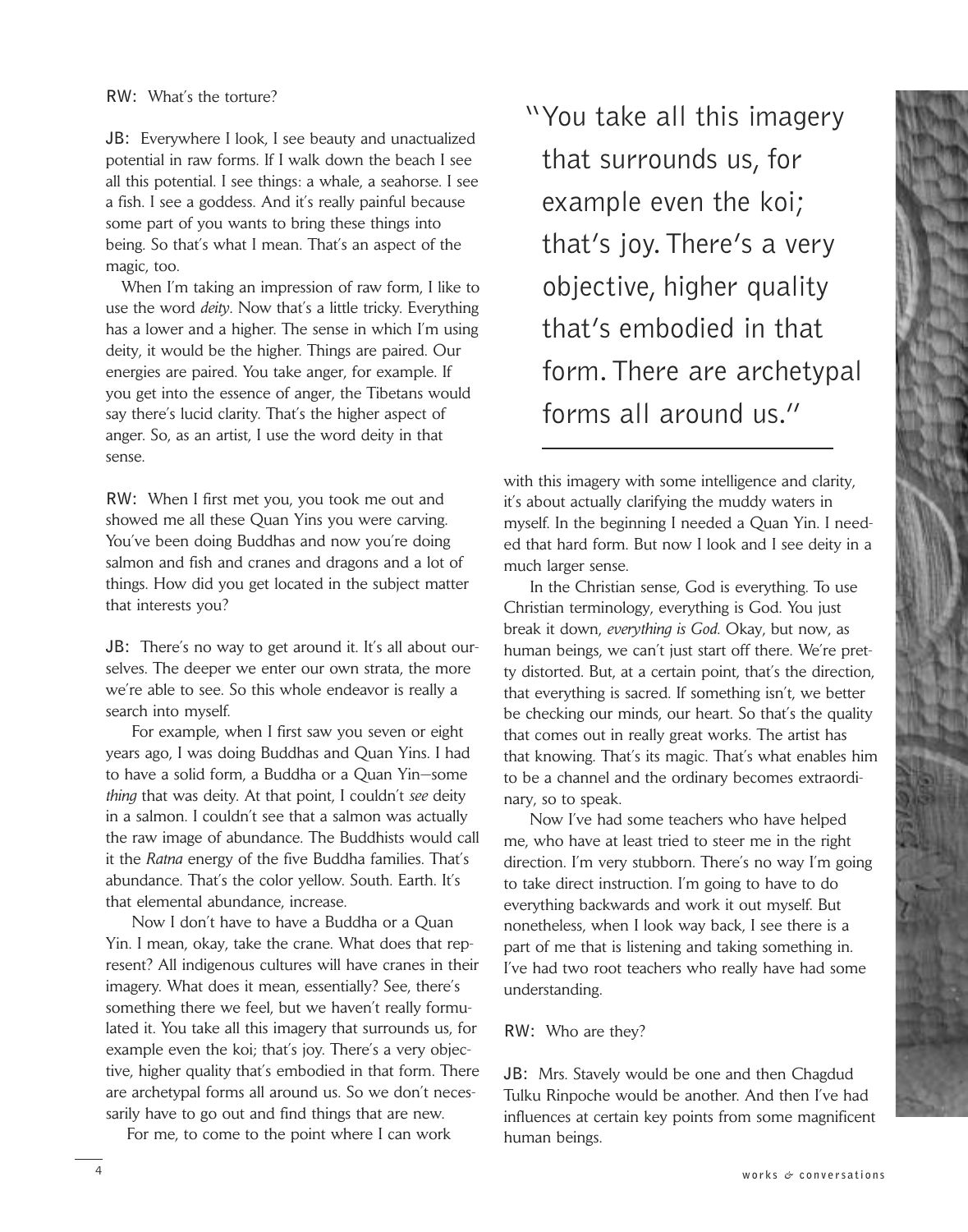

**RW:** The Rinpoche, if you don't mind saying, where did you find him?

**JB:** He came to the farm in Aurora and gave a lecture. I felt something and then I found excuses to go see him, and a relationship came from that.

**RW:** So you've carved lots of Quan Yins and lots of Buddhas. Where do these go? And did they take you to interesting places?

**JB:** Oh God, yes!

**RW:** Tell me about some of the most interesting ones.

**JB:** That could take hours, but this just came to mind. I made a big Buddha out of a redwood root—a big one. *Huge*. Good God, what a gorgeous piece! A guy in Seattle, Ben Abram, he lives right on the waterfront in Seattle, five minutes from downtown. He bought the piece just from a photo through a friend of mine. He sent me a check, and that was it. He didn't want it right away. Well, a year later I delivered it.

He has this piece of property on the waterfront. There's a beautiful little cove and sailboats out front. He wanted it out on a point between his property and the next. He had a little access walkway and obviously no idea that he'd bought an 800-pound chunk of wood. There was no way that Buddha was going to go down all those steps. So there we were. Meanwhile, Ben was back in Miami. But he was having some work done out front and had a contractor friend there who says, "Let's just get a barge."

So we made some calls and for 1500 bucks we could get this Buddha on a barge and come around through the bay. This was like an old WWII landing craft. So the next morning, we got the tide just right. We had to actually drive down the beach with a forklift and load the Buddha onto this landing craft. It took about an hour and a half going up the canals to get to his place.

Of course, we had to wait for the flood tide and time it right. So we came in, this landing craft with this big Buddha. And it was a beautiful thing, coming down the bay in the grey mist past all these twothree-five-million dollar homes! They're all oriented towards the Bay so you see the backs of them. It was Saturday morning and all these people were watching football. When we came floating by, they all got up JIM BARTON, CARVED QUAN YIN FIGURE and were at their big picture windows watching. And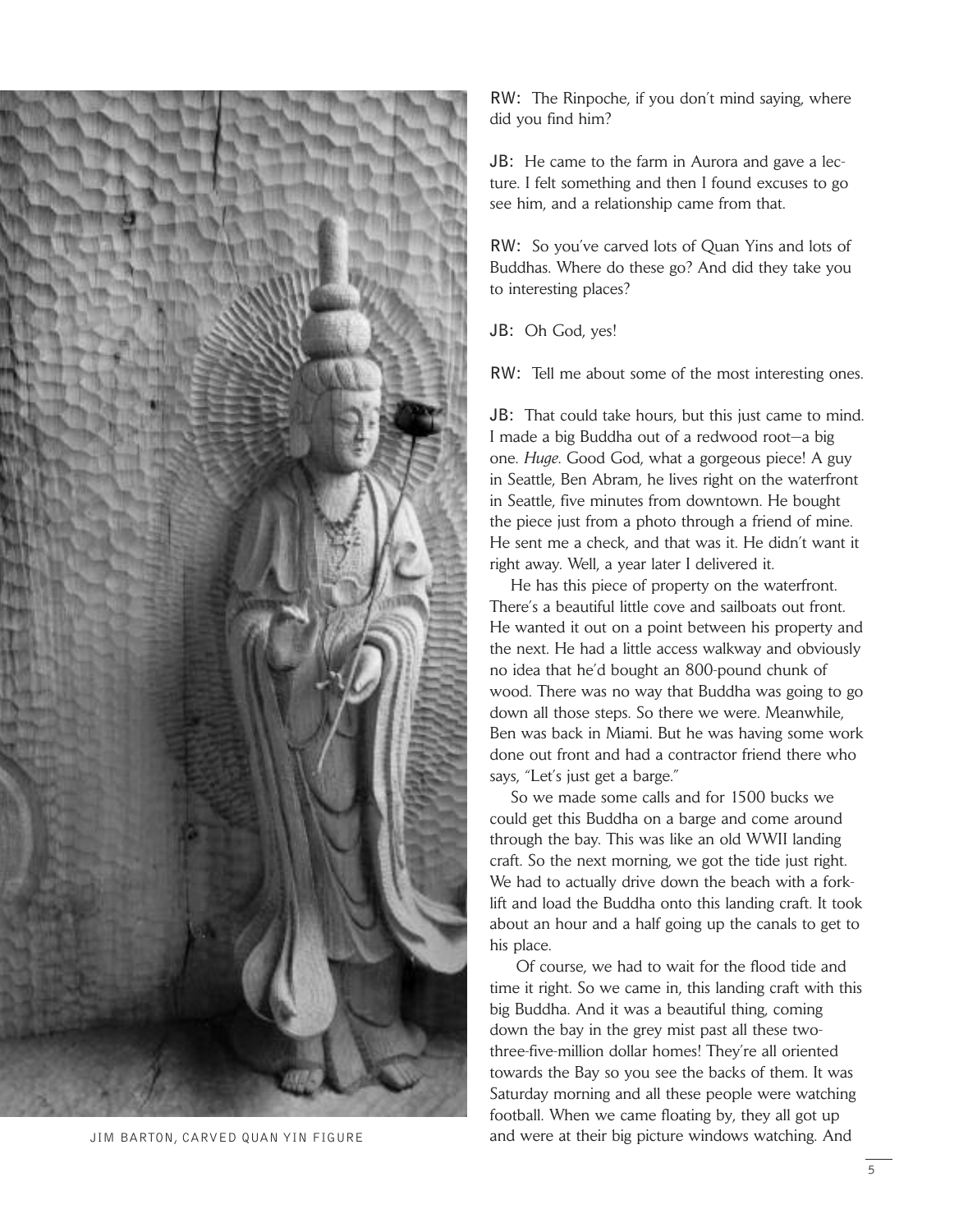we're floating down this bay with a big Buddha on the front! It's hard to know what's going on in people's minds. I mean, this was one of a kind!

So we actually got lucky. We came right up and there wasn't an inch to spare. We placed the Buddha on the point and slowly backed away. That was surreal. It was a wonderful setting with the sailboats and all. Talk about magic!

**RW:** That's great! Tell me another one.

**JB:** Okay. Well, I was at an outdoor market a few years back and I was absolutely broke. It was the last day of the season. This was around Christmas and that was it until March. I mean \$2500 is my low end with these Quan Yins. So it's not like you can make a lot of sales at local outdoor markets. And things were not looking good.

This guy walked up and said, "I'll take that one, that one, that one and that one." These were big pieces. So I had twelve thousand dollars worth of sales, just like that!

Ralph was his name. He'd owned a beautiful place above Rosario Resort on Orcas Island. I didn't know any of this at the time. He asked, "Will you deliver?" and I said, "Sure." So I had to rent a U-Haul truck and delivery involved a ferry ride to the San Juan islands.

Anyway, we got up there and he put us up in a beautiful oceanside resort. We put the two biggest pieces up on a bluff above his house, above the ocean. It took a couple of days. We had to get some help and use come-alongs to winch them up the bluff. It was kind of like the pyramids or something. We got these big chunks of wood up the hill and onto a rock platform. It's a beautiful setting, all in madrone woods with a rock bluff as a backdrop for these two pieces. The images were carved from a big redwood root, nine to ten foot high, split in half, a carved Buddha and Quan Yin, a matching pair like a butterfly. Just beautiful!

**RW:** Do you mind telling me a little about your own roots and where you come from? Here you are living in this unusual way.

**JB:** I'll read you a little thing here. It says, "Jim Barton grew up in a little logging community in the Pacific Northwest. His grandfather owned and operated a sawmill thirty years before he was born." And here I'm "So we came in, this landing craft with this big Buddha. And it was a beautiful thing, coming down the bay in the grey mist past all these twothree-five-million dollar homes!"

quoted, "My own father did the same. By the time I was a freshman in high school, I was already working part time in a local sawmill pulling lumber on a green chain." I grew up in little logging communities.

**RW:** Where about?

**JB:** All up and down the north coast—Alsea, Oregon, for example. In my freshman year in high school there were seventy kids, eighteen in my freshman class. Every girl in my freshman class was pregnant!

**RW:** Really?

**JB:** Yes. This was a little logging community. It's not what it's cut out to be. A lot of people never made it out of that valley. It's a degenerate mentality in many aspects. There's a lot of alcoholism. I don't know what picture people have of loggers in the Northwest, but people did not live well in many respects. There was a lot of violence and so on.

**RW:** Is it true that you also lived in Alaska?

**JB:** Yes. Logging, fishing, hunting. We lived off the land. My father was a bush pilot in the real sense of the word. I spent most of my time flying around with my dad.

**RW:** Do you want to say something about him?

**JB:** Well, he certainly wasn't one to shy away from a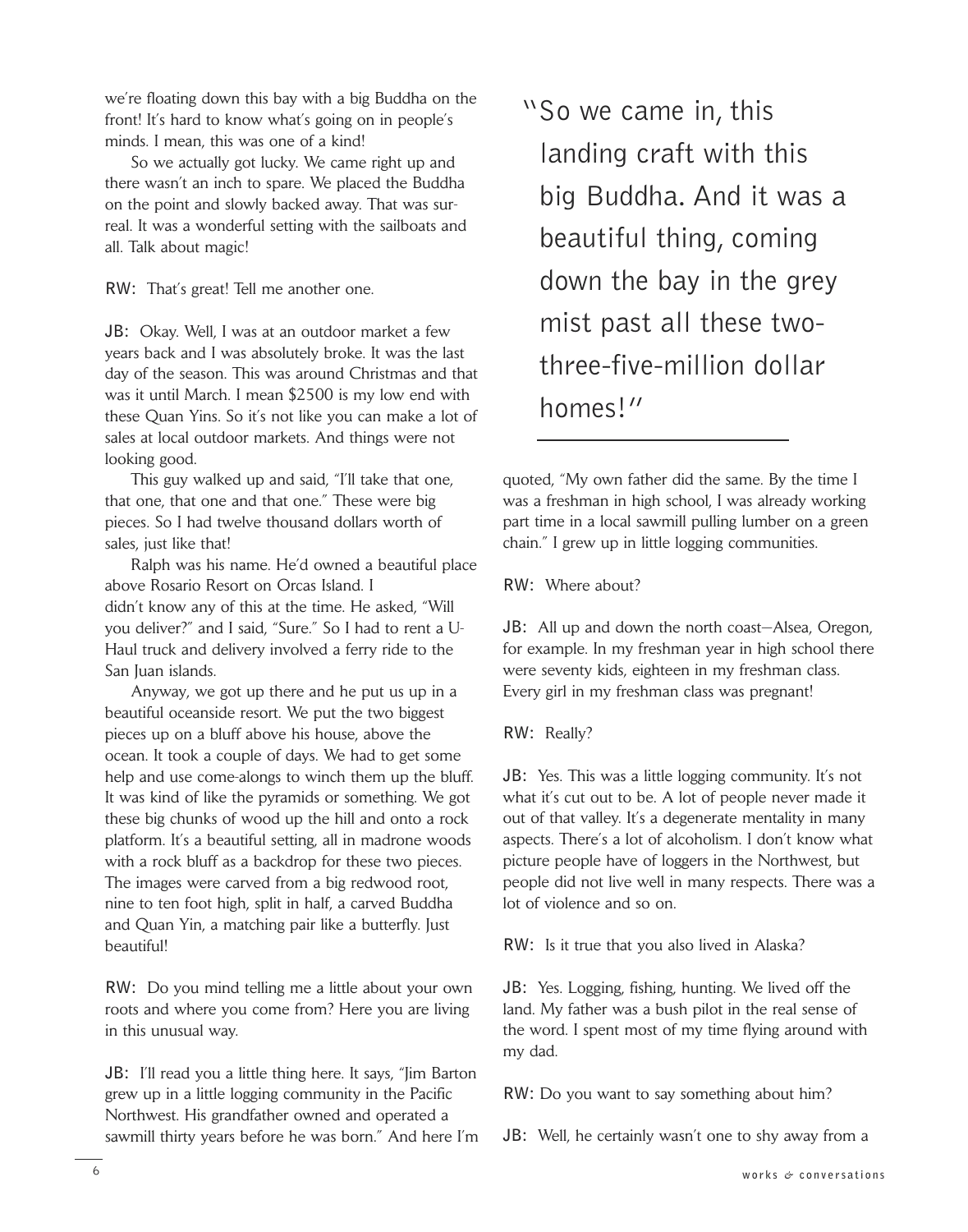

RALPH KAPLAN WITH HIS TWO PIECES OF BARTON'S WORK IN PLACE ON ORCAS ISLAND

risky situation and I was too young to know the difference. After my dad wrecked his third plane my mother managed to maneuver him out of Alaska. In some sense, this was regrettable. My father should have died in a plane wreck out in the bush. Alcohol, chain smoking and the boredom of an eight-hour-a-day job finally killed him. Actually every last one of the bush pilots I knew from flying around with my father died in plane crashes. Every last one of them! But that's another story.

**RW:** What period of time were you in Alaska, then?

**JB:** Between seven and fourteen. It was the real thing. There was a little fishing boat that came to our float house twice a summer with fresh fruit. I mean there's the good and the bad. It wouldn't have hurt

me to have had a better education. But then again, you're not being imprinted by the mainstream. It's kind of risky just being yourself, being just an essential creature. There are a lot of pitfalls in this world: alcoholism, drugs, small-mindedness in general.

**RW:** It seems to me, just being here with you today, that you've established something here.

**JB:** Yes. There's some understanding that I've come to. But then again, as I've said, I've had some help. I'm very hard-headed. It almost took surgery for those influences to make an imprint on me. It was very critical for me, that level of influence by people who had that level of knowing. They didn't relate to you as you were, but they related to you for your potential *and they could see it*.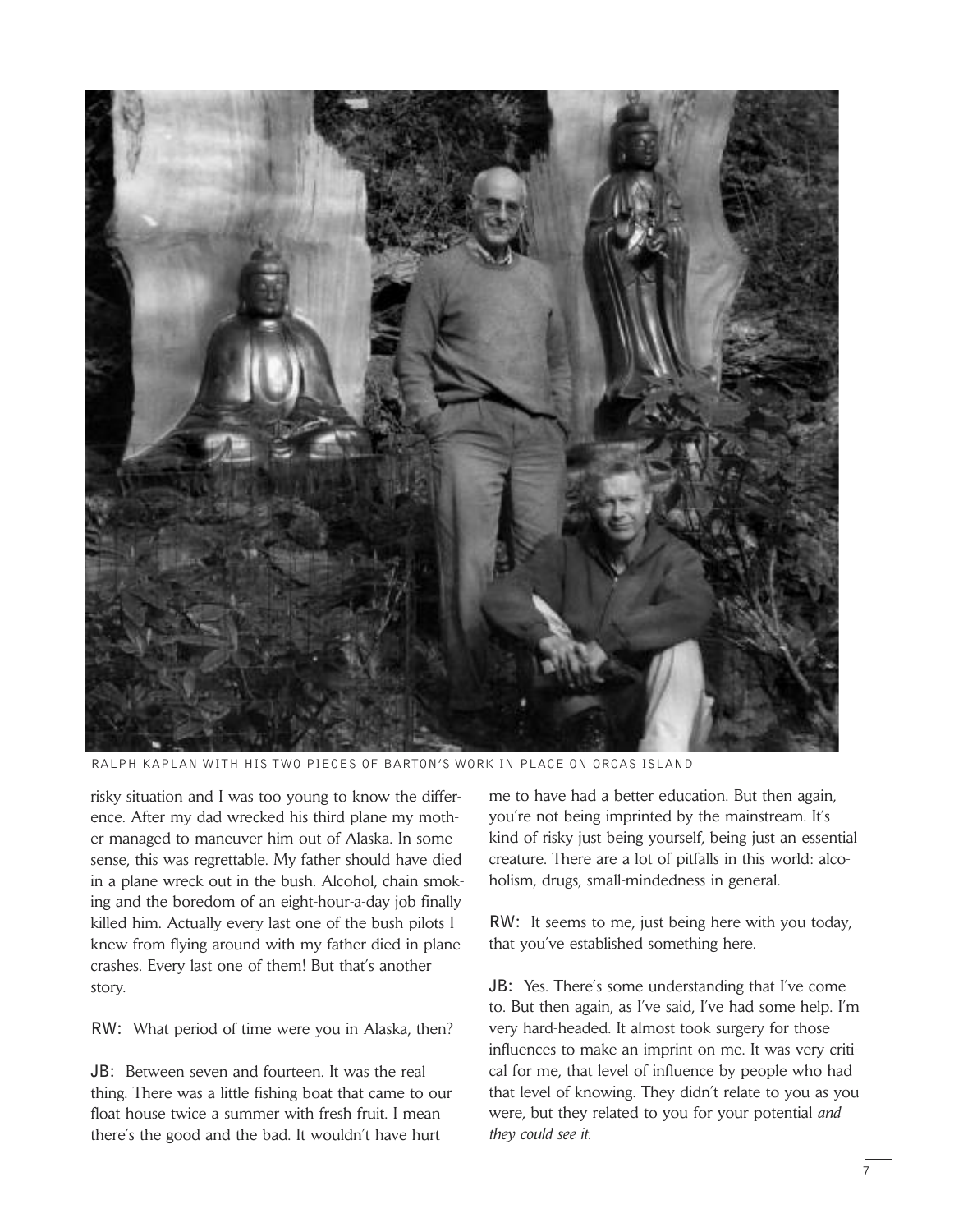

You and I, we look at each other and we judge each other. We put each other in our place pretty quick. They didn't do that. So that kind of influence is critical. It allowed me to grow. Although I was a pain in the ass, they gave me a space to grow.

For me to come to some understanding, there has been a real struggle. I guess there has to be some fire, some hurdles. Personally, I've had my share. I've spent more time in prison in the 90s than on the street. But I did learn how to meditate in prison.

# **RW:** In prison?

**JB:** Yes. I had all the teachings. I had this, I had that.

But I wasn't ready for it. I had to swim or drown. In prison I had to pay attention to my mind, or go crazy. It was one or the other. I had no alternative. I had to be forced, so I was forced. You go to the hole for ninety days in this cement box looking at the wall. People are going crazy all around you; the energy is *so* intense and *so* negative, that there's no gray area. You've got to be practicing in the moment, or you're crazy. There's no in-between. So I learned something about being in the moment. That was the good part.

**RW:** Yes.

**JB:** But back to that platform, understanding, and this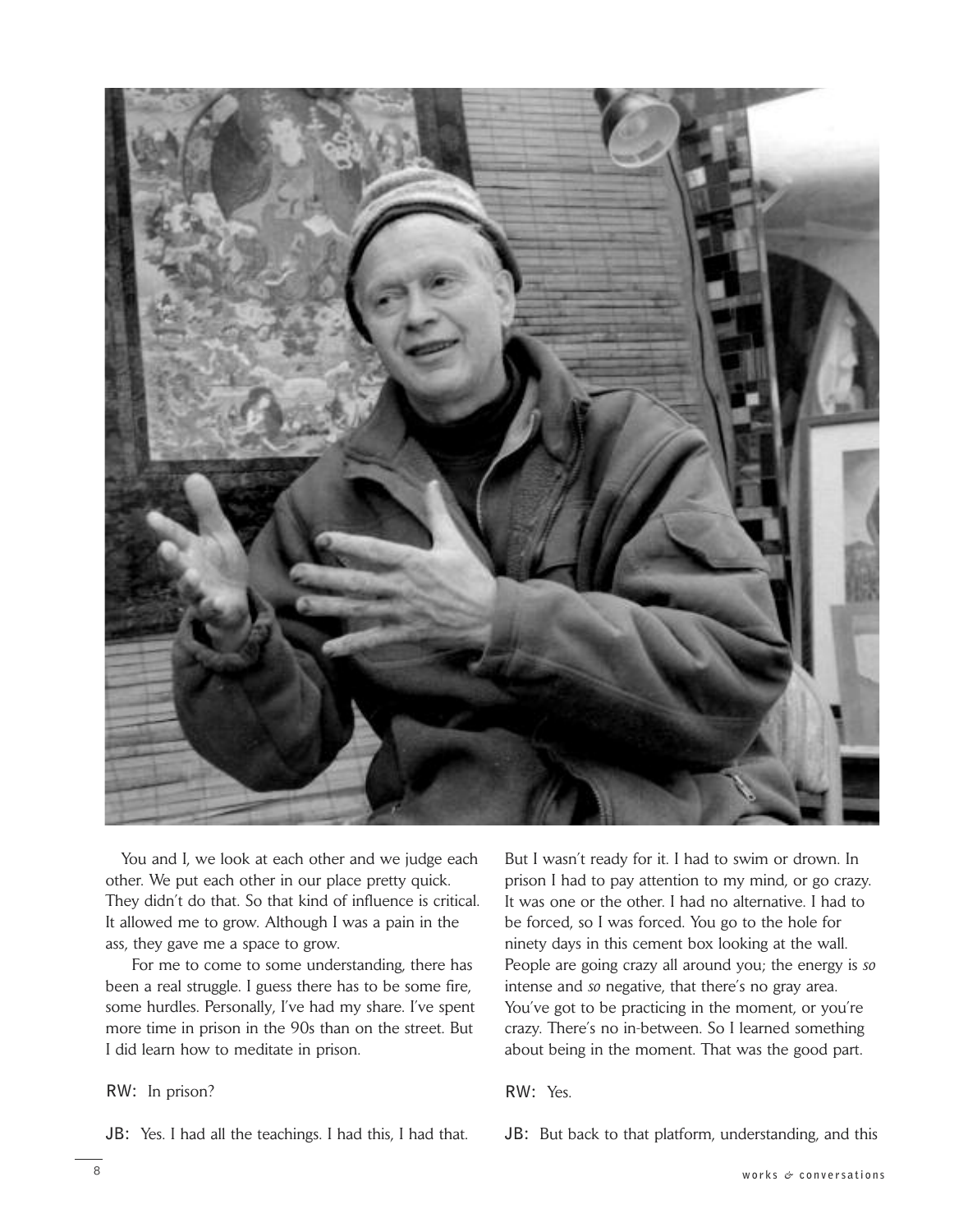"You see people who have all these gifts but who haven't found a way to give them back.You see the consequences to varying degrees, the confusion, loneliness, heartache. It's the physics of energy. We personalize it, but it's also pure mathematics."

is my own language. The normal person walking around, it's about what he can *get*. So I'd say that's the first stage, and I still have a lot of that in me. It's about what we can get, whether it's a relationship or money or whatever—our own satisfaction, our own gain.

Then, at a certain point, I think—if a person is really going to grow—it has to dawn on him that real happiness is about giving. To the degree you can give something back to life, that's the degree to which you can feel some satisfaction. That's just how it's put together. So that's understanding. I mean, there's no exceptions to that! That's what I call understanding.

So, at this point, when I have a moment of clarity, I understand that very deeply. And when I'm working on my artistic endeavors, that's the spirit of it. It's putting something back. I'm just an artist. I'm nobody in the bigger context. But in my own context there's an effort to try to put it back, to share the magic.

You see people who have all these gifts but who haven't found a way to give them back. You see the consequences to varying degrees, the confusion, loneliness, heartache. It's the physics of energy. We personalize it, but it's also pure mathematics. So I mention understanding, and that's the platform. It's important to have that platform.

Young artists come up to me all the time at shows. "What the hell is going on here?" Because they know *something* is up, and they know they're *missing* something. But it's all confusing out there in the artist-world, for the most part.

**RW:** Right.

**JB:** So what I say to them. I say, well, if you're trying to find direction and meaning, first of all you have to ask a question in the right way. It's not about what you can get. You have to ask a question, ask your essence. Mrs. Stavely said, "*Jim, you can ask your essence a question*." You can do it! But you have to do it in the right way. You have to ask, "What do I have to offer?"

That's the way you find your direction. That's the way you find what you need to do next. But people haven't been trained to ask that question; they haven't had teachings. So they're running around like chickens with their heads cut off—artists, per se. But I think everybody is in this boat. It's just a lot of heartache.

**RW:** Do you think artists, even though they're out there confused, do you think they're more sensitive to the need to find something? Or can you make any generalizations at all about artists?

**JB:** I think the confusion is pretty prevalent, regardless. Artists, their sensitivity—now emotionalism isn't particularly sensitivity. We can be very emotional, but that doesn't mean we're sensitive. I mean you can create a piece of art that is totally abstract confusion and there might be a lot of emotion there, but that doesn't mean it's *sensitive*. Sensitivity is basically where you're putting something else before yourself. You're not the center of the universe. I mean that's where the edges of sensitivity would *begin*. It's where it's not about me. So sensitivity is a little bit out of the box.

**RW:** Sometimes I feel that artists are people who feel an instinctive drive to find a real self, and that's a search.

**JB:** Yes. I mean I'm playing one edge kind of hard. In old world Buddhism, artists usually were not required to follow the same practices that most people follow. The artist kind of has his own path because he has, back to my original point, he has something to offer.

Most people have to go through this long search before they can figure out, kind of have a sense of who they are. And, at the same time, it will be revealed to them what they have to offer. The whole process is coming to the point where you ask, "Who am I?" Then, if you get deep enough, everybody has a blueprint. Everybody, without exception!

Now artists have a gift and they start off on a little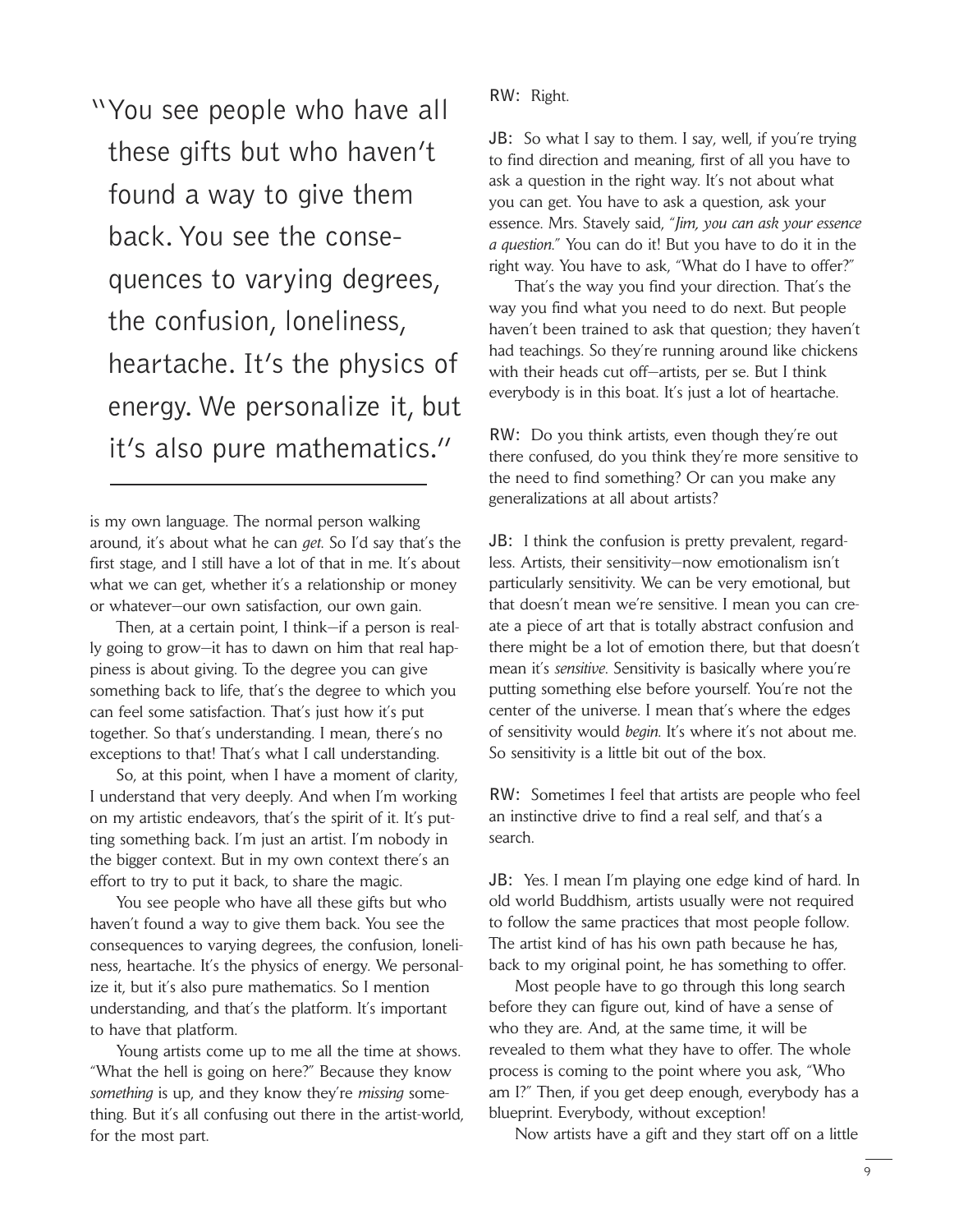"Mrs. Stavely said, 'Jim, you can ask your essence a question.' You can do it! But you have to do it in the right way.You have to ask, 'What do I have to offer?'"



different level. That's why artists have a different teaching. It's kind of like the package is there. But there again, artists are some of the biggest misfits. But I see what you're saying. Artists have intuitively the desire to offer something beautiful. We can get very confused about all that. You understand what I'm saying?

**RW:** I think the confusion is a tremendous problem. We've got the big, big confusion about money, too. We don't need to go there. I think you've said it well.

**JB:** Unless you're able to come to that point where it's not about fulfilling your self-centered desires or needs. Even with an artist where you have these gifts, it's inevitable that there will be confusion and loneliness and, in the background, a real sense of emptiness and longing.

**RW:** And how do you get to that point where you begin to get it that my self-centered wishes are not going to pay off so well? How do you start to realize that? You know what I mean?

**JB:** You bet I do! There are no shortcuts! Everybody has to be responsible for their own energies and their own experiences. The blueprint is in everybody. So it's not something you could beckon from an outside source. *Everybody* has the higher. Part of the higher is that instinctive impulse to offer—just like the sun shines.

**RW:** That's nice.

**JB:** The blueprint, the analogy, is like the sun. The sun may be hidden behind the vale of an overcast sky, but the sun is there even though you can't see it.

Traditions can lay out certain methods, but it's all about eventually coming into your own ground, developing a relationship with your own sun. I mean, where you've got a pea brain, *but you think for yourself*. Where you actually have the data to make decisions from within yourself. You don't have to rely on this or that. It's in you.

And it's not a *trick*. There's no shortcut. It's all about your own energies and reflecting on yourself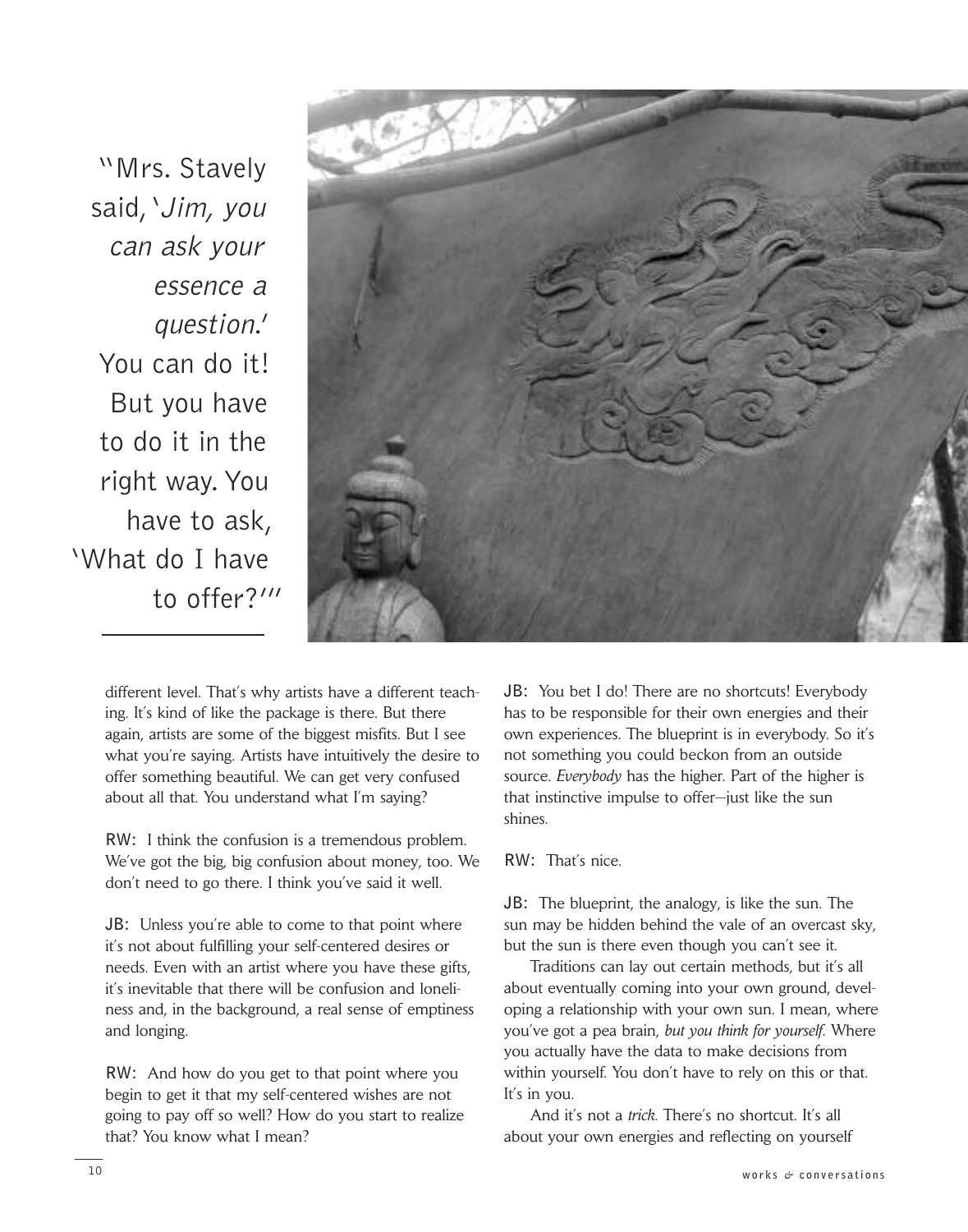with a certain objectivity and accuracy. And sometimes you need some help. We tend to be very slippery and self-indulgent. And knowing when enough is enough, too. I'm talking about teachers and traditions.

Like the Buddha said, "I'm a dreamlike teacher bringing a dreamlike teaching to a dreamlike people." It's like Gurdjieff's "toast to the idiots," you know. All these different places where even the gods have their feet nailed to the floor. So all the time we have to be objectively cutting through our subjectivity. There are no shortcuts. The traditions will give us kind of the framework. But we've got to do the work and then after that, you have it within yourself. Sometimes you have to put yourself out on a limb, go against the current.

**RW:** Yes. Let's shift gears. That chain saw you were showing me, I think you said it was a sixty-inch bar?

**JB:** A sixty-inch bar. I went to college for a few years. It was a waste of time.

**RW:** You were there on a basketball scholarship, you said.

**JB:** Yes. Sure. I was a total jock. My whole worldview was from small logging communities. And I was a sports hero! I was probably going to end up a coach somewhere. God, help me! You know?

So even though I tried to play the game, the bottom dropped out and I just left school. I went up to Alaska and just started working logging camps. I mean, I was looking, but obviously, what I'd been doing was a farce. It didn't resonate with me and so I fell timber for a number of years. That's where the money was. You were your own business. You would go out and you'd live or die.

**RW:** What do you mean, you'd live or die?

**JB:** Well, you're falling trees all day long. I was a "faller." That was my job title and that's what I did all day long.

**RW:** There's a danger there.

**JB:** Oh yeah! It's *very* dangerous. And you better be savvy. You get paid by how much you do. And the elements—*it's no joke*. It's very adrenaline, very animal. You better have a good sixth sense. Usually people

don't retire from that line of work healthy. They retire because there's an accident. Eventually something gets you. It's never what you see. I was fortunate enough to get out of it. I mean, I could sit here and tell stories all day long.

I was falling timber in a float camp out of Sitka, Alaska and we were getting in a boat to go to work up the bay, and I had a real bad feeling that morning. I had enough sense to listen to it. I got in the boat that morning—and then I got back out.

**RW:** Wow!

**JB:** Yeah. [with some emotion] I said, "Get me a plane." And I flew to town. I sold everything I had, and that was that. I never went back.

## **RW:** That's *amazing*.

**JB:** I was fortunate. You know, I was young and I went for the money. I took a lot of risks. I got away with a lot of things. But at a certain point, there's mathematics. So I had enough sense to get out of it. I had enough sense, and so that was it! Last time.

Anyway, through the years of every day falling timber, I learned skills with a power saw, you know, big saws.

**RW:** The big chain saws.

**JB:** The big chain saws, yes. All day long. And now the saw I'm using here is a bigger saw, and the skills are more refined. I'm actually cutting these big boards where's there's only an eighth of an inch differential on a huge plank. Then I clean them up with my hand tools. So it's a skill that even people who run chain saws, they don't do what I'm doing with a chain saw. But that's okay. It's just taking an artist's mentality with a big piece of equipment and extending it a little.

The big power saw is a real animal. It's not just something you pick up. It's a high skill. You really have to have a sense for what that monster's doing. The way you sharpen the chain, the bar you use, what direction you cut your wood. All these are things, and that's probably why no one is going to take my place doing what I do. That's a skill that I couldn't teach anybody.

**RW:** And you seem to have a natural feeling for design and image. Would you agree with that?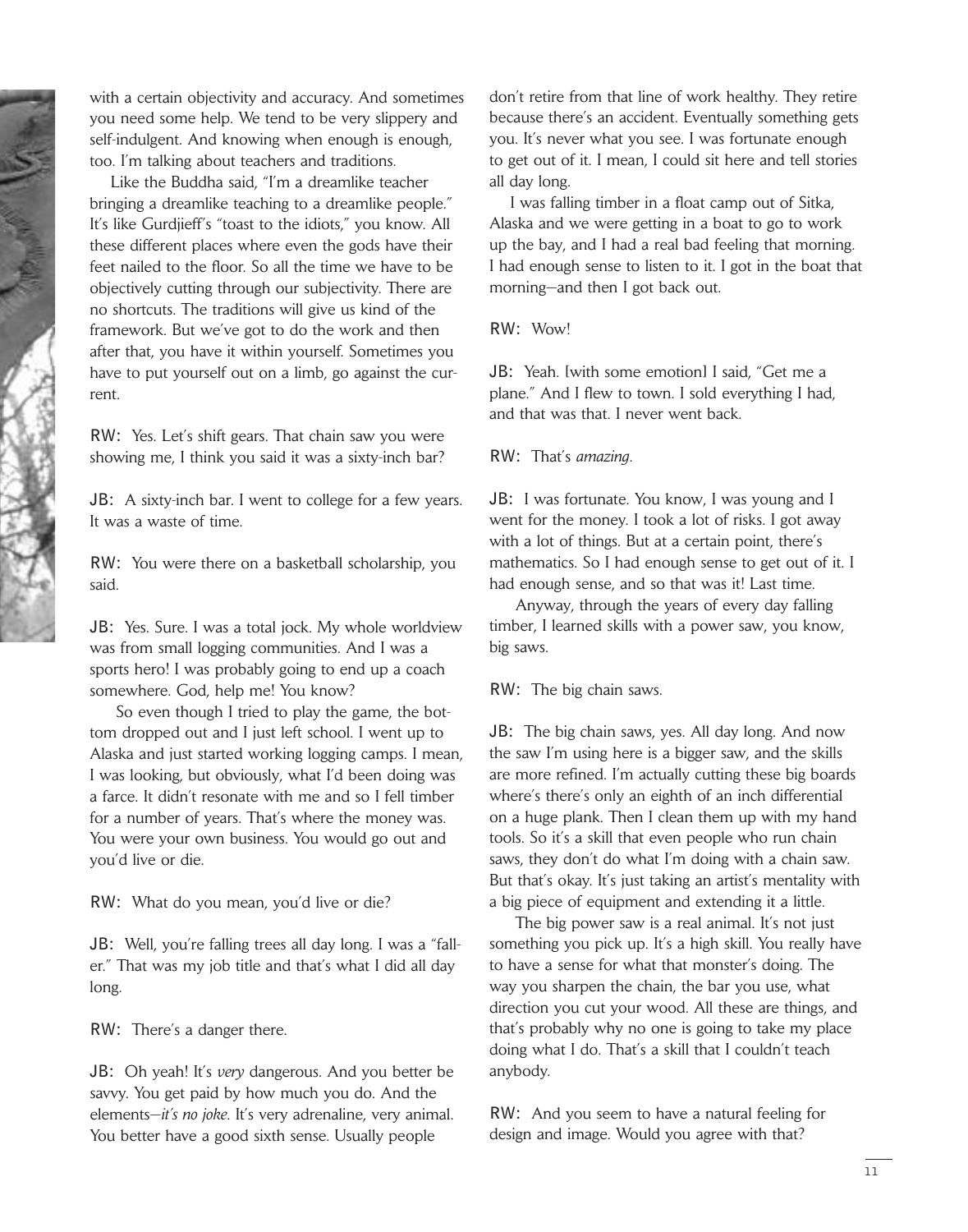**JB:** Yes. It seems to be that way. I do have certain blockages that I come up against over and over. I don't have any art training. Maybe that's a blessing, too. I don't have any criteria I try to follow other than the raw material itself and the emotional sense of what's hidden in that mass. Sometimes you get it and sometimes you don't. But that's why I'll work with six, seven, eight, ten—you see those planks out there with the deer? I'm doing a number of those consecutively. With each one I get a little better. There's a sense of what you're looking for.

**RW:** What's that like when you catch it?

**JB:** Well, there's a moment of magic. You connect with it. There's an emotional sense of something, and you know it's there. If you have a deer and it's leaping, it's that freedom. It's the spirit you're talking about. The deer is just a form, but there's a movement you're trying to capture that speaks to our essence, that freedom of the spirit, the grace. You know it's there, but you might miss it. So you do another one.

**RW:** Something inside is the measure.

**JB:** Sure.

**RW:** And when you hit it?

**JB:** It resonates.

**RW:** That's how you tell.

**JB:** Then you got it. Then you move on to something else.

**RW:** Where are you going right now, would you say?

**JB:** [silent pause] As I am, I have moments of clarity where I kind of understand where I'm going. Then I have periods where I'm just going through the motions. Now it's an odd thing. I'm sitting with you and you ask me a question like that and I can't bring that up. But that doesn't mean it's not here.

We can actually have moments of clarity and then we can lose that. In the midst of all this talking, I don't know if I can answer that question, because I'm not there. But it's about offering, putting something back into this ocean as positive as I can, back into life.

Now I go out to shows and I'll have this art and it

"You're falling trees all day long. I was a 'faller.'That's what I did all day long. It's very dangerous. And you better be savvy.You get paid by how much you do. And the elements—it's no joke. You better have a good sixth sense. Usually people don't retire from that line of work healthy."

stops people in their tracks. It really touches people. It changes their state. They will ask questions.

**RW:** Is that something you find meaningful, just this interaction with people?

**JB:** Very much so. Now some people, you can tell, are just filling up space. But a lot of people are really touched and there's an opening. They connect with the magic. The conversations are very meaningful. They can be powerful. In my own way, it's something I can offer back.

I go into a show where there's fishing boats, Toyota trucks, fluffy ducks. The stuff I have is in a different category. You get a whole line up of this art and the people who are a little bit open, it stops them. And that's good.

**RW:** I would think so.

**JB:** Stops them in their tracks. And in these shows you might have 90,000 people come through. So I'm just small, but there's an effectual impact and exchange. This allows me to grow, too. To the degree you can put something back, that's the degree to which the shutters will open. No exception. If there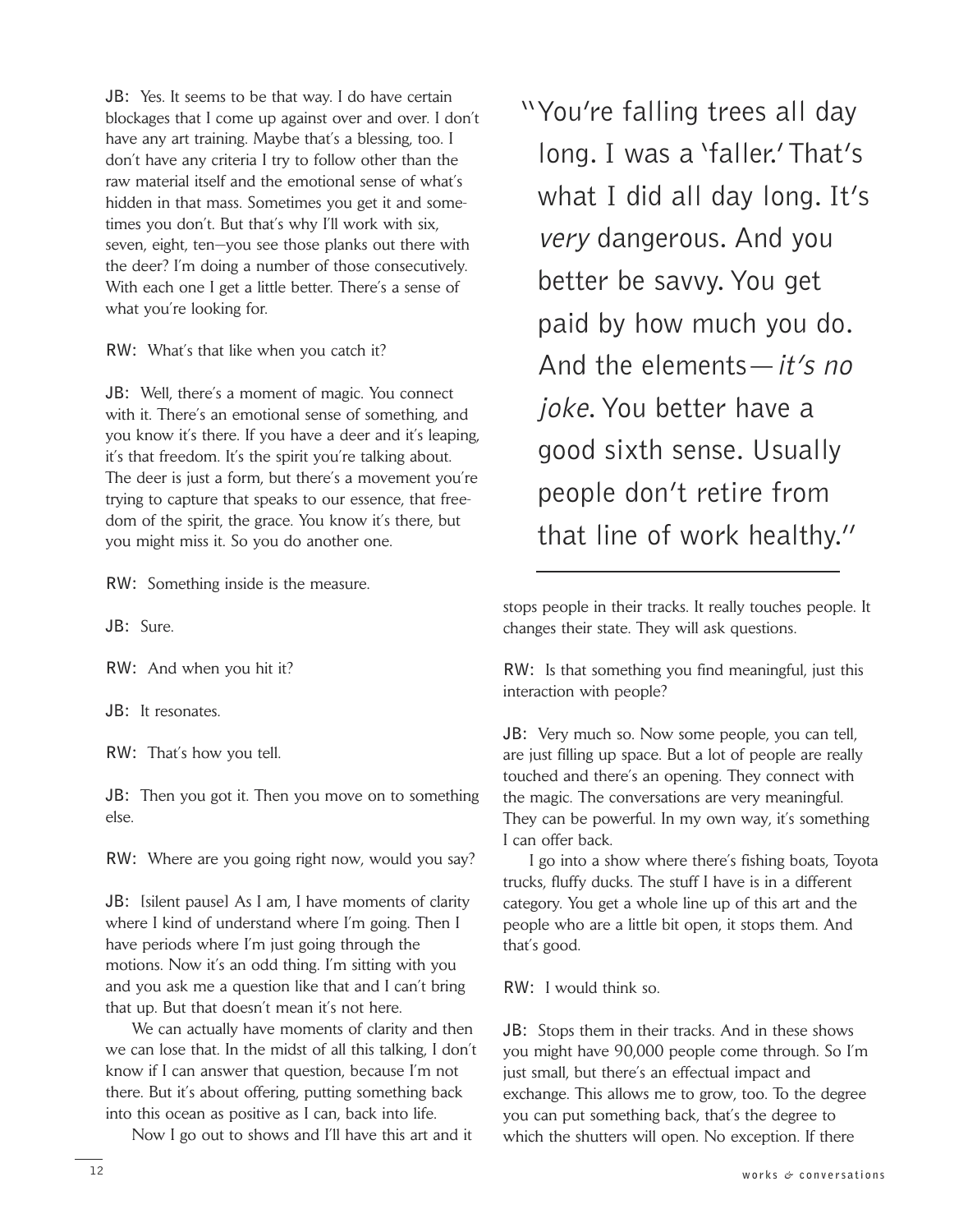

BARTON WITH POWER SAW, 2008

was a shortcut, God only knows, I'd take it! But there isn't.

**RW:** Thank you. There's a lot here. I wonder if there's anything you'd like to add.

**JB:** [long silence] There's one thing I'd like to touch on and that's suffering. This parallels what we have talked about. Really, how to understand waking up in the morning, getting out of bed and hurting. Or to be more refined, the trauma, almost, of being an artist.

**RW:** Please say more about that.

**JB:** You're standing in front of this mass, and there's something in it. And it hurts. There's an element of stretching. On some level there's an element of tension. Just so there's no misconception about satisfaction and joy. Part of the physics of this is suffering. If you're going to put something back, that's essential from your own blueprint, there is going to be an element of suffering.

I don't mean morbid suffering. I mean, you're going to have to stretch, internally. You're going to have to struggle. You're going to have to sweat. You're going to have a few sleepless nights where something is there, but you don't know quite what it is.

How to hold a question? You look at a big goddamned old chunk of wood and it weighs ten-thousand pounds and you know something is there, *you sense it*. How to hold that question? It's painful! How to hold the question in a very gentle way?

This allows something to come in and reveal itself. In relation to what we were talking about, the satisfaction, the joy—these are by-products. The work in the trenches—there are some sleepless nights.

**RW:** I'm glad you've added this. It's not just one big happy romp.

**JB:** No. You have to be able to hold the question until something reveals itself. To channel what needs to be channeled. Part of that is being able to take some heat. And rejection. I've been to shows and never sold a damn thing. Not a friggin' thing!

**RW:** How do you deal with disappointment?

**JB:** The beautiful thing is the body. I just go to work. I just put one foot in front of the other, go out and get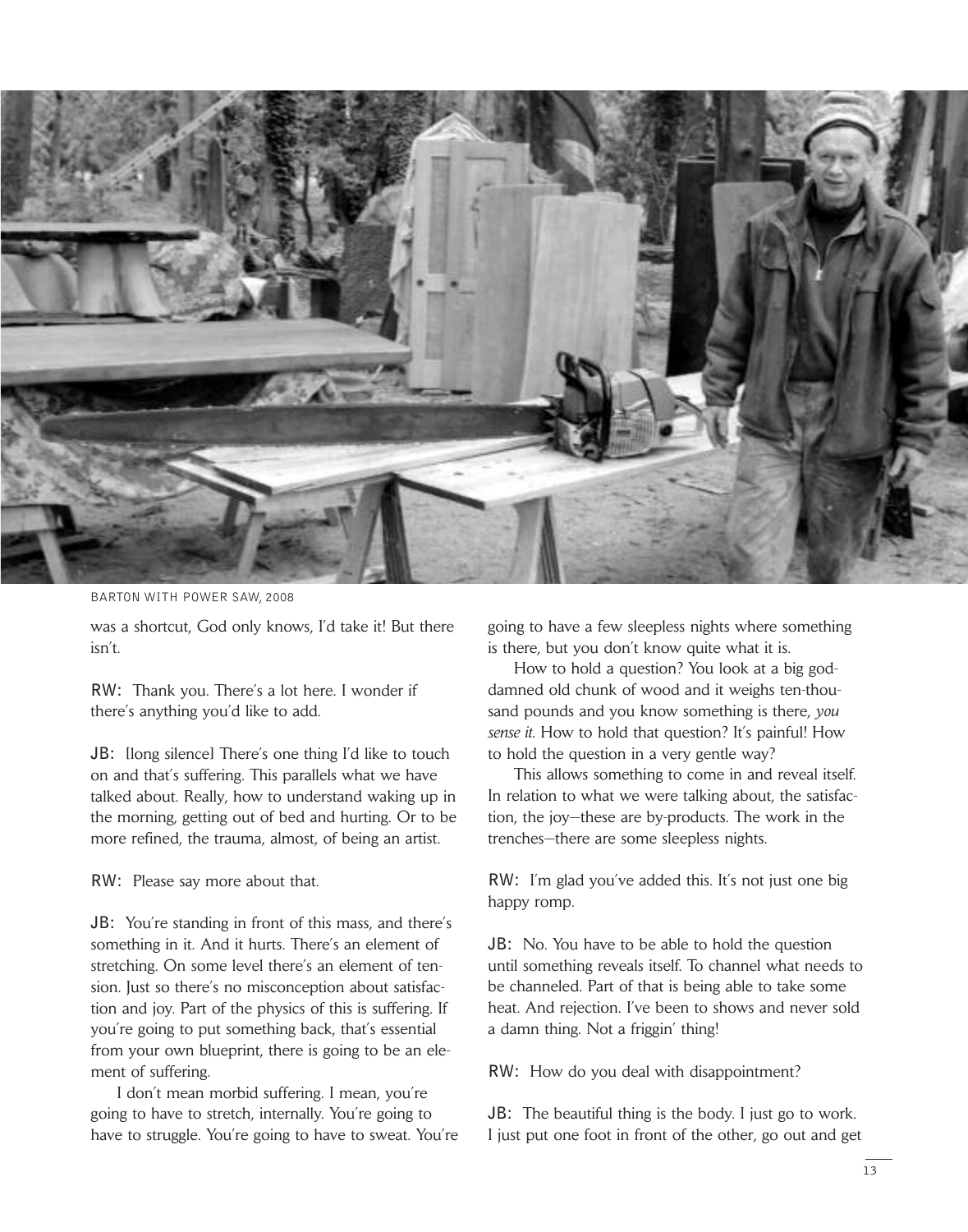a piece of wood and go to work. Whether it's domestic strife or rejection or whether it's temporary insanity that we all have bouts with [laughs].

I just go to work. Then it all comes back. You're grounded. Emotional states come and go. If we want to find some sanity or clarity of mind within the context we're talking about, I mean, we have to travel certain grounds.

This is an example. A number of years ago I was having real trouble with my wife and I was as jealous as hell. Holy shit, I was even hiding in a woodpile one night trying to catch her cheating on me. *I had it bad*. Mrs. Stavely said to me, "Jim. You have to learn that *there's no problem outside of yourself*." See? Now that is a key. That is the kind of thing where if you're really able to work and take it to heart, it will change your life.

So whenever a problem is out there, a little light needs to go off. Then I just put one foot in front of the other and kind of let the demons rattle a little bit, but I get my hands and my feet going, and I get back. It's practice. I've learned that my demons have *no ground* except what I give them. *Nothing*. There's no problem outside myself. *That's understanding*.

But that's in movement. I mean I have spells of insanity. But how long do I let it go before that little light comes on? So these points come closer and closer together. Before it could go for two or three days, months. Years! Now sometimes it's getting down to just a few minutes or maybe I even catch it in the moment! If I had to work on computers, I don't know what the hell I would do! I can only speak for myself, and I'm fortunate that what I do is very physical.

**RW:** Coming back to the body? To sensation, right?

**JB:** Oh, when you grab that big power saw, for example. Holy shit! You better be there! [laughs] That sucker will take a leg off! You know? The rest of the demons will flee. [laughs]

[I turn off the recorder, but we are still talking and soon I turn it on again…]

**JB:** Part of what really has meaning for me is that *everything I use is salvage*. I mean, it's basically stuff that has no commercial value. Those doors, for instance. I found a whole pile of doors at an old school that was being torn down. They were covered with lead paint. Nobody wants to tackle all that old lead paint, but



BARTON'S TREE HOUSE BEDROOM WITH INLAID FLOOR

underneath that lead paint were these beautiful fir doors. So that's an example. A lot of the raw wood I use comes from old snags.

**RW:** Tells us what a snag is.

**JB:** A snag basically is a dead tree. Most of them, like these red cedar snags you see here, are kind of decayed in the middle. I'll take portions of them and make sculptures. It's just like the big redwood root you saw out front with the three spirits on it. That's just a piece of a stump that was logged back in the 1880s. It's just salvage. Some is debris laying out in the woods, some are these old stumps. I even had stuff with springboard marks on it.

**RW:** What's a springboard?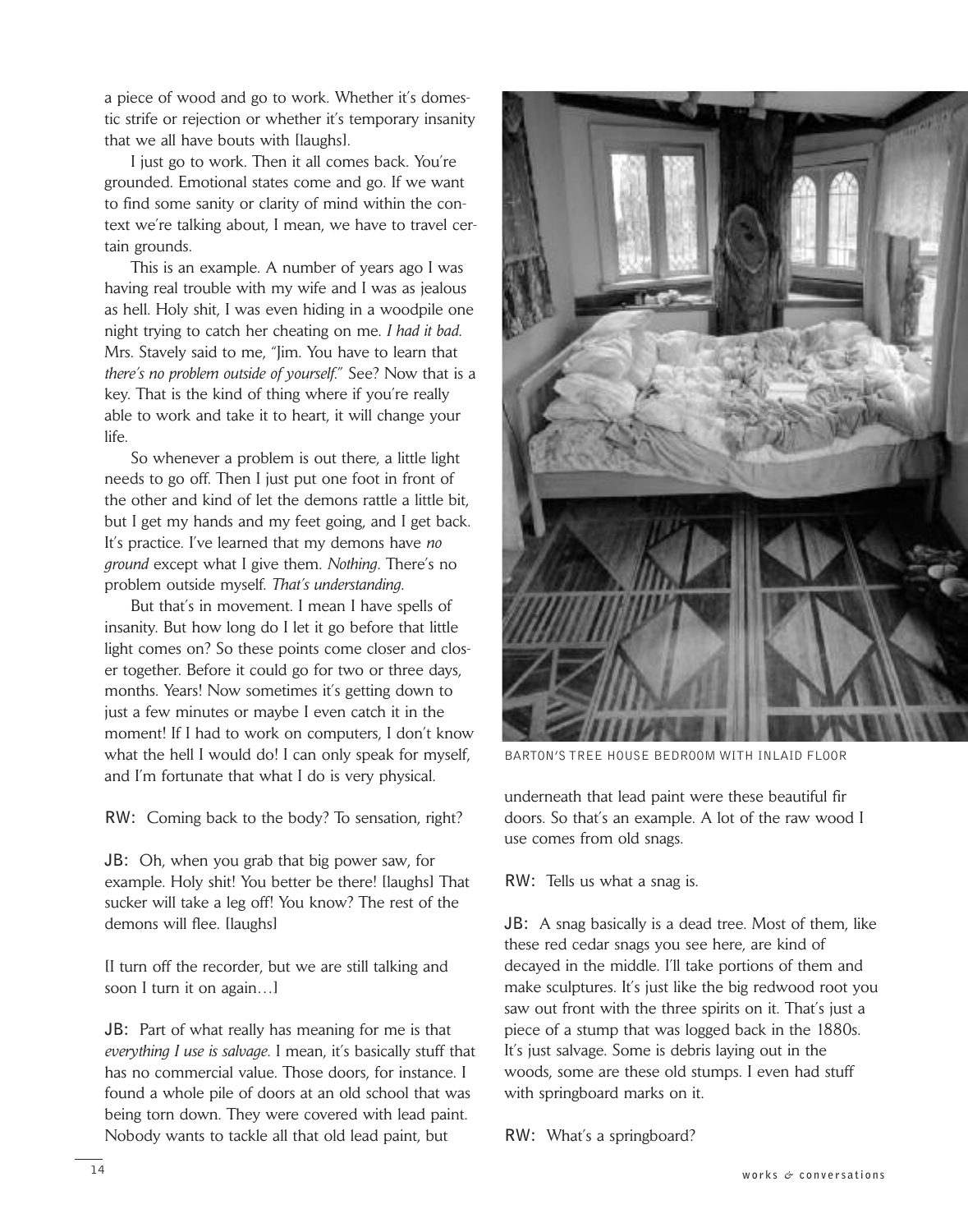"Part of the physics of this is suffering. If you're going to put something back, that's essential from your own blueprint, there is going to be an element of suffering. I don't mean morbid suffering. I mean, you're going to have to stretch, internally.You're going to have to struggle."

**JB:** That's where the loggers were using these big crosscut saws. They'd get way up on these stumps to get above the swellbutt. See, down here it might be twenty feet in diameter, but if you go up twenty feet you'd be talking about a ten foot diameter. If you're doing this by hand, then you're going up. They built these platforms and the springboard marks were the notches that would hold the springboards. This is old stuff!

The redwoods in particular, good God! Energetically—I showed you the planks out there that I'm carving—six hundred and seventy-five years in just that one plank! That's amazing! Columbus wasn't even here yet, was he.

**RW:** You're right.

**JB:** So that's some pretty amazing mojo, energetically. It encapsulates something. There's a lot of power in that.

**RW:** It must be satisfying to use that material that's been overlooked and that no one is ever going to use.

**JB:** Absolutely! It really is. It's a lot like what our teachers do for us, I guess. We're all kind of like throwaways. It's probably true for most everyone who seeks deeper meaning. You don't seek because you're feeling good. You're a wreck. Your life is a wreck.

It's not like you're looking for this new, perfect piece of wood. Actually, inevitably, the most difficult piece of wood I can find might turn out to be the best. I'm not just saying that. I'll be damned if it isn't true!

The biggest, ugliest, orneriest piece of wood always turns out to be the best! Even though I say this to you, there's always a certain amount of disbelief, but it happens that way every frickin' time!

I'll take pieces of wood and I'll set them aside because I can't use them. I go back a year or two later and, of course, my vision has become refined, and I'll see something in it that I couldn't see a year ago. And it always turns out to be the best. I'm not kidding! That's the way it is [laughs].

**RW:** That's beautiful. And as you've suggested, there's the hopeful thought that there may be some analogy to us here. Some of us screwed-up people may, God willing, have something to offer.

**JB:** I talked with a man who was really close to Trungpa. He was running a center in Colorado. Of course there would be young people flocking there and coming and going and he'd pick out the ones he thought had the most promise. So Trungpa would come and sit down and he'd ask, "Who's new?" And he'd tell him about the ones he thought were promising. Well, Trungpa wouldn't be at all interested. He'd want the troublemakers. These are the ones he'd be interested in. I just had to laugh when I heard that story. What can I say?

**RW:** You identified a little bit with that.

**JB:** Sure. Well, in all traditions you have these stories of these guys who misconstrued the teaching. Of course, when they got it together, they ended up doing just fine. [laughs]

Like I was saying earlier, everything is polarized. So to whatever degree our affliction is, if we can transform that, that's our saving grace. It's very, very interesting.

**RW:** Now you mentioned earlier that most of the nineties you'd been in prison. Do you want to say something more about that?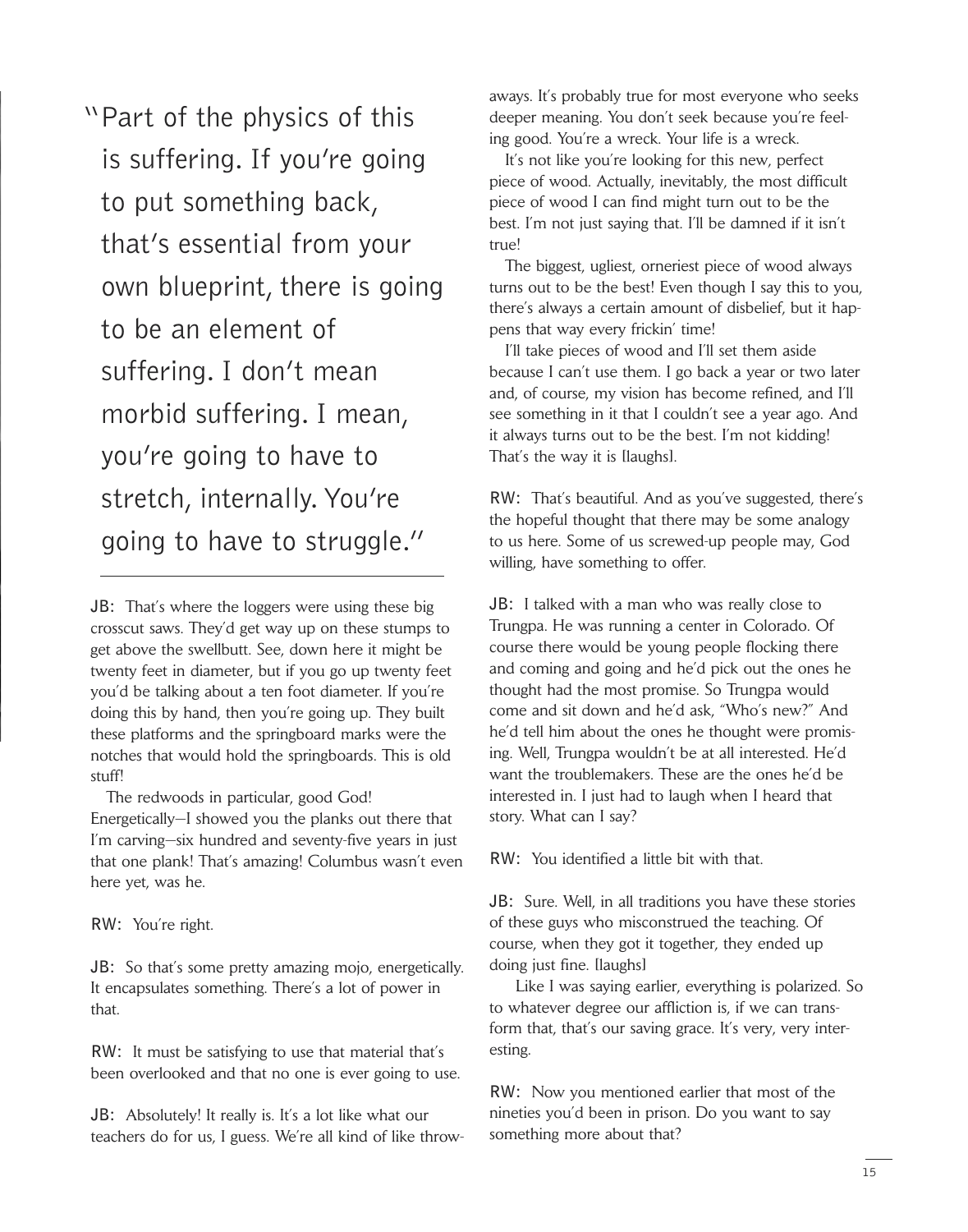

LARGE HAND-CARVED TABLE TOP IN PROGRESS

"Actually, inevitably, the most difficult piece of wood I can find might turn out to be the best. I'm not just saying that. I'll be damned if it isn't true! The biggest, ugliest, orneriest piece of wood always turns out to be the best!"

**JB:** I'll fill that out a little bit. Earlier I was talking about, as an ordinary person, we're pretty much interested in fulfilling our own self-centered desires. But a person ideally can evolve. And part of that is where it *slowly* begins to dawn on you that you're never really going to fill yourself up by accumulating outside things, whether it's fame, power, a beautiful woman or money. Now most people don't make it that far.

Now back in the late 80s I was, we use the word "busted" for growing marijuana. I had the biggest indoor growing operation in U.S. history. I mean, it was a very serious thing. The feds wanted to put me in jail for forty years. Now this all relates, in the bigger